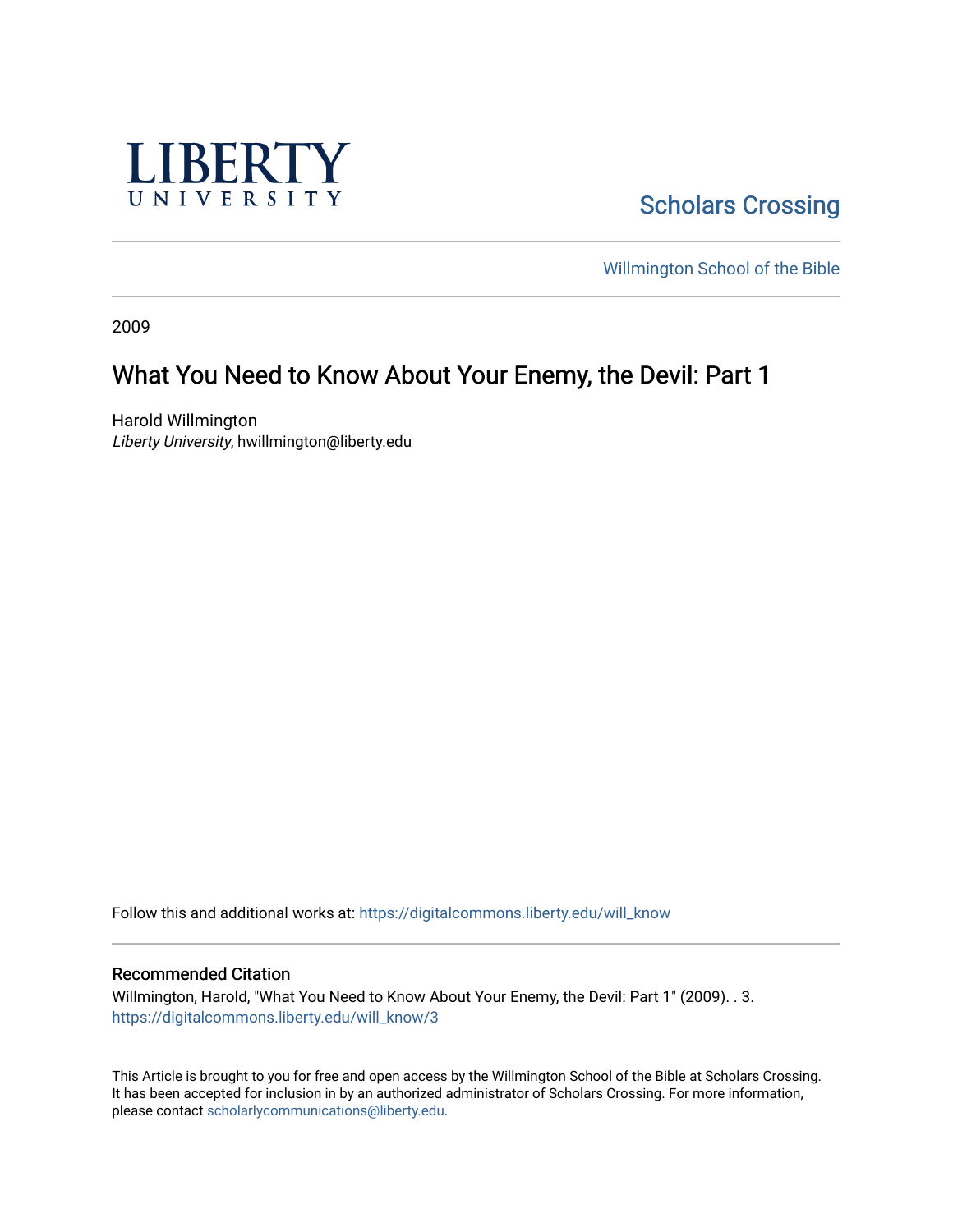## WHAT YOU NEED TO KNOW ABOUT YOUR ENEMY, THE DEVIL

This is the first in a brief series overviewing what the Bible says about Satan.

1. If God is so smart, why did He create the devil, and if He is so strong, why doesn't He simply get rid of the devil?

Unbelievers have directed this question to Christians throughout the centuries, often with a cynical attitude. Why indeed? Actually, this two-fold question has a simple twofold answer—HE DIDN'T, BUT HE WILL!

- A. God did not create the devil! To the contrary, Lucifer, the most prominent and powerful angel in the heavenlies led a rebellion against his Creator, resulting in his present day condition as history's most perverted celestial creature, namely, Satan!
- B. God will someday rid Himself and His people of this deadly dragon! "And the devil that deceived them was cast into the lake of fire and brimstone, where the beast and the false prophet are, and shall be tormented day and night for ever and ever" (Rev. 20:10).

#### 2. What familiar poem, written by an unknown author best summarizes the current level of unbelief regarding the devil?

Men don't believe in a devil now, as their fathers used to do. They've opened the door to the broadest creed to let his majesty thru. There isn't a print of his cloven feet or a fiery dart from his bow To be found on earth or anywhere, for the world has voted it so. But who is mixing the fatal draught that kills both heart and brain, And loads the earth each passing year with ten hundred thousand slain? Who blights the bloom of the land today with the fiery breath of hell? If the devil isn't or never was—won't somebody please rise and tell? Who dogs the steps of the toiling saint and digs the pits for his feet? Who sows the tares in the field of time when God is sowing pure wheat. But the devil is voted just not to be—and of course the thing is true— But who is doing the kind of work the devil is supposed to do? Won't somebody step to the front right now—and immediately begin to show— How the frauds and the crimes of the day spring up—for surely we want to know! The devil was fairly voted out—and of course the devil's gone— But simply fold would like to know, who carries his business on?

#### 3. What does the world think of Satan?

#### A. The "pagan" world

There is scarcely a culture, tribe, or society to be found in this world that does not have some concept or fear of an invisible evil power. This has been attested by Christian missionaries and secular anthropologists alike. Witch doctors, shrunken heads, voodoo dolls, and totem poles all give dramatic evidence of this universal fear. Only eternity will reveal how many millions of human beings who have been cruelly slaughtered upon thousands of grisly, blood soaked altars worldwide to appease some invisible evil power. One may well ask where this fear came from and of whom are they afraid.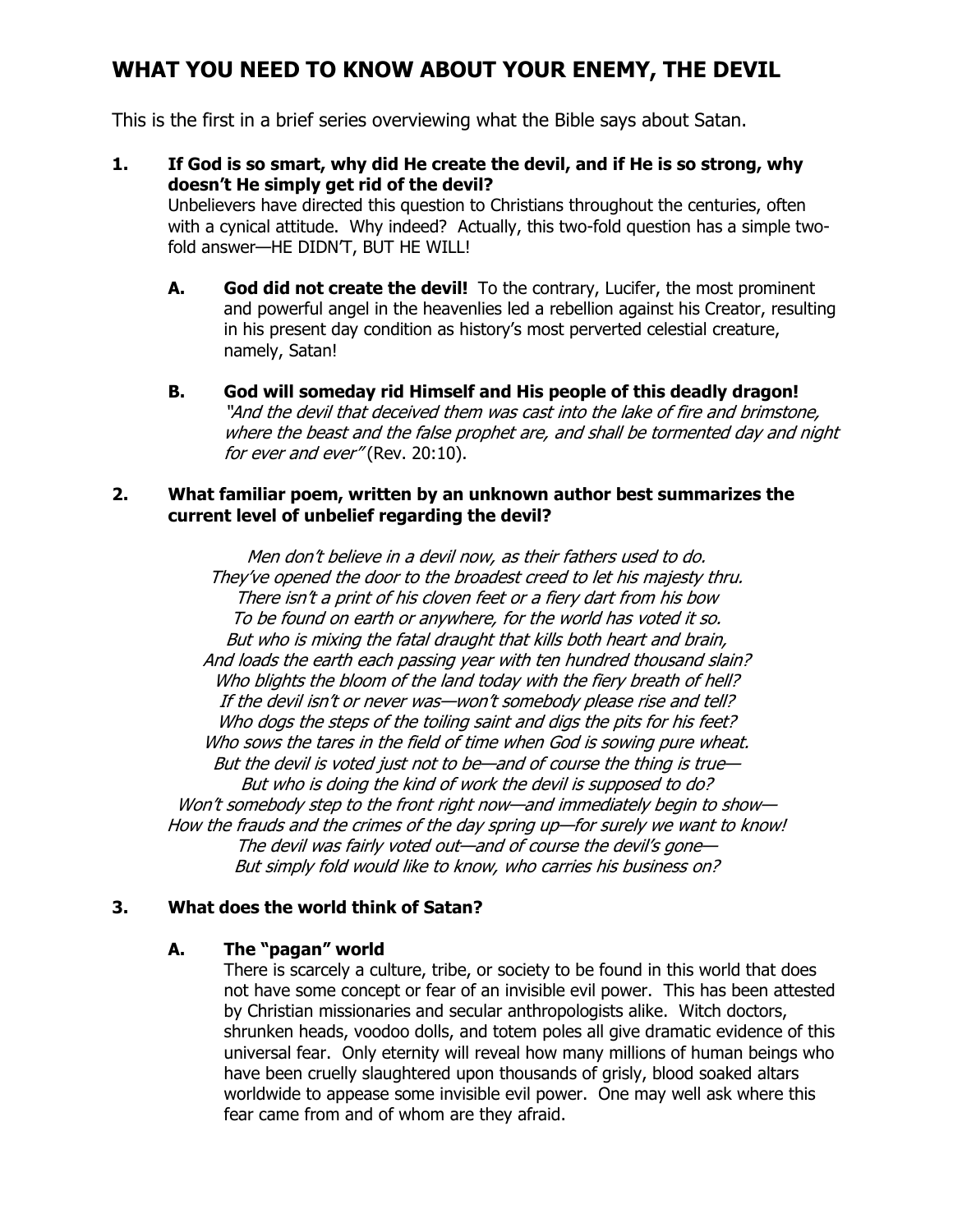### B. The "enlightened" world

In essence, secular society simply denies his very existence. Most of the world today pictures the devil as a medieval and mythical two-horned, fork-tailed impish creature, dressed in red flannel underwear, busily pitching coal into the furnaces of hell! Thus, he lives only in the scripts of late night talk show hosts and stand-up comedians, via "the devil made me do it" jokes!

### C. The "Christian" world

- 1. The sound from liberal pulpits. Satan is either ignored or downplayed in liberal churches today. These Christ-denying liberals have, of course, long since thrown out such concepts as the "old devil" and the "new birth." They now leave out the  $d$  in devil and add an  $o$  to God. It's a shame, but most words like *hell, damned*, and *devil* are found in the vocabularies of factory workers, politicians, school children, college students, and even professional people. They are not heard from behind pulpits of liberal churches—where they should be heard. Sometime ago a national secular magazine took a poll of some 5000 American clergymen and discovered that a full 73 percent ridiculed the concept of a personal devil of any sort.
- 2. The sound from conservative pulpits. George Banna's research, reported in his book, *What Americans Believe*, showed that almost half of evangelicals in the United States deny (or doubt) the existence of Satan, seeing him as only a symbol of all that is evil.

 Many Bible-believing pastors it would thus seem are extremely reluctant to "give the devil his due," even if they believe in him.

Some time ago, this author wrote an article entitled, If I Were the Devil. In this article the following points were stressed:

> "The first thing I would do would be to deny my own existence. The Bible informs us that God desires, perhaps above all else, to be fully believed in. "But without faith it is impossible to please him: for he that cometh to God must believe that he is, and that he is a rewarder of them that diligently seek him" (Heb. 11:6).

> "But this is not so with Satan! This disciple of doubt seems to thrive best when he is either underestimated, ignored or denied.

 "Suppose there is a Bible-believing church which is going through a spiritual crisis. For some months no soul has walked its aisles. The attendance and offerings are down and the members are becoming restless. All Bible pastors have had these experiences. Finally, in desperation, a special committee is appointed by the congregation to discover the source of this coldness and lifelessness. After considerable prayer and probing, the committee submits its report. What are its findings? I believe it may be safely assumed that the average committee would lay the blame on one or more of the following: (1) the pastor; (2) certain officials; (3) a cold congregation; or (4) a difficult neighborhood.

 "But what fact-finding group would return the following indictment? We believe the main source of our heartaches for the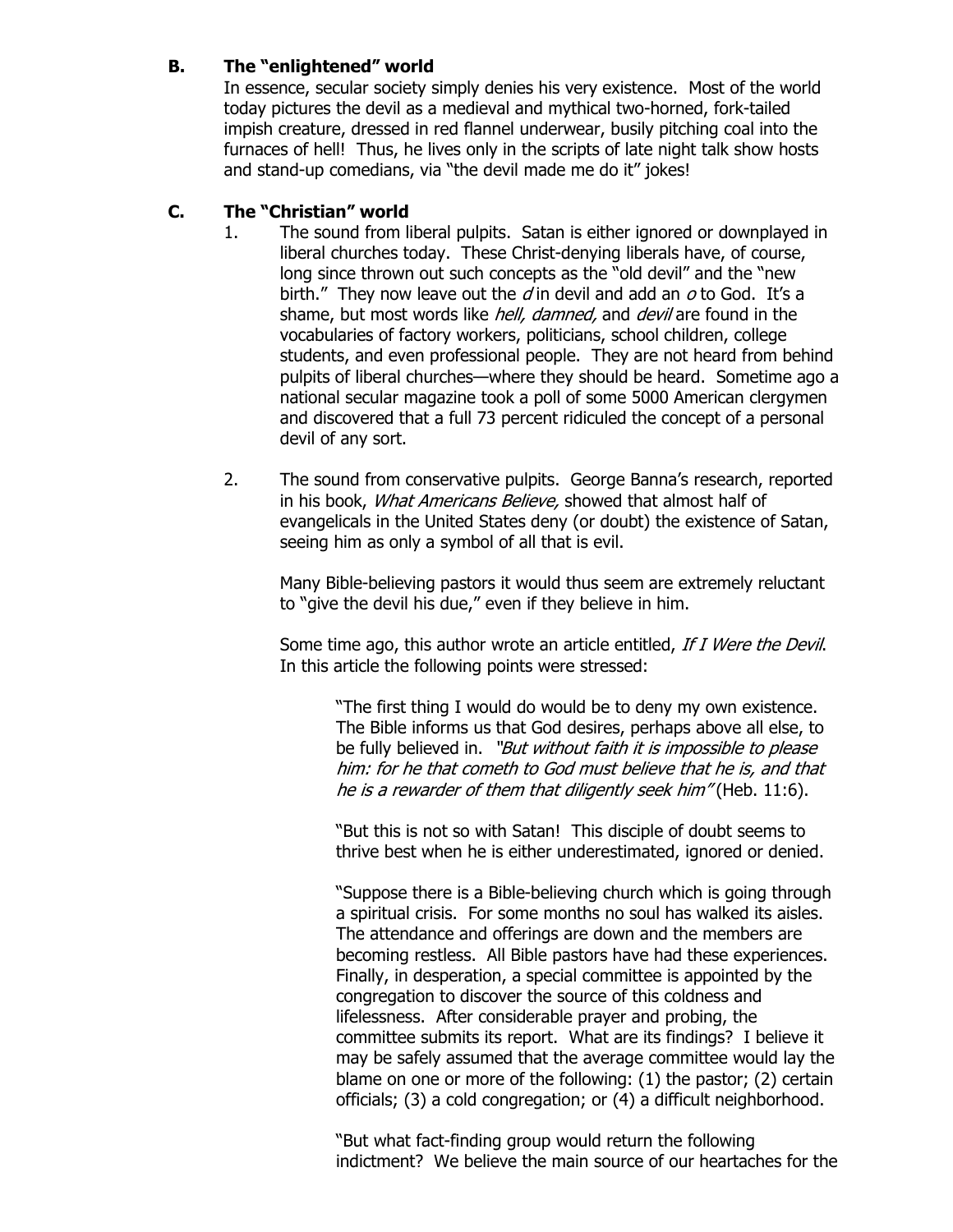past few months is satanic! We believe the reason no souls have been saved recently is due to an all-out attack on our church by the devil! We close this report with a strong recommendation that the congregation call a special meeting, rebuke Satan, plead the blood of Christ and claim the victory!

 "If I were the devil I would deny my existence in the world and downplay it in the local church, thus freeing me to go about my business unheeded, unhindered, and unchecked." (The Baptist Bulletin, Dec. 1971, p. 13)

#### 4. What is the scriptural view of Satan?

In a sentence, he is as real a person as is Abraham, Moses, David, Peter, Paul, John or the Lord Jesus Christ Himself!

- A. The devil is mentioned in seven Old Testament books Genesis, 1 Chronicles, Job (12 times), Psalms, Isaiah, Ezekiel, and Zechariah.
- B. He is to be found in 19 New Testament books and is referred to by every New Testament writer.
- C. He is referred to by our Lord Jesus Christ some 15 times—Note but a few of these.
	- 1. In Matt. 4, Jesus was not arguing with some type of principle in the desert, but with a vile person by the name of Satan-"Then saith Jesus unto him, Get thee hence, Satan: for it is written, Thou shalt worship the Lord thy God, and him only shalt thou serve" (Matt. 4:10).
	- 2. In Matt. 16, Jesus realized that Satan was prompting or influencing Simon Peter to rebuke him—"But he turned, and said unto Peter, Get thee behind me, Satan: thou art an offence unto me: for thou savourest not the things that be of God, but those that be of men" (Matt. 16:23).
	- 3. In Luke 22, Jesus speaks again to Simon Peter—"And the Lord said, Simon, Simon, behold, Satan hath desired to have you, that he may sift you as wheat" (Luke 22:31).
	- 4. In Luke 10, Jesus speaks of seeing Satan fall—"And he said unto them, I beheld Satan as lightning fall from heaven" (Luke 10:18).
	- 5. In Matt. 25, Jesus speaks of the final abode of Satan and his followers (the unsaved)—"Then shall he say also unto them on the left hand, Depart from me, ye cursed, into everlasting fire, prepared for the devil and his angels" (Matt. 25:41).
	- 6. In John 8, Jesus accuses a group of ungodly Pharisees of being from their father, the devil—"Ye are of your father the devil, and the lusts of your father ye will do. He was a murderer from the beginning, and abode not in the truth, because there is no truth in him. When he speaketh a lie, he speaketh of his own: for he is a liar, and the father of it" (John 8:44).
	- 7. In John 6, Jesus reveals that one of his disciples, one of the twelve, was at that point (early in his ministry) being influenced by Satan—Later on,